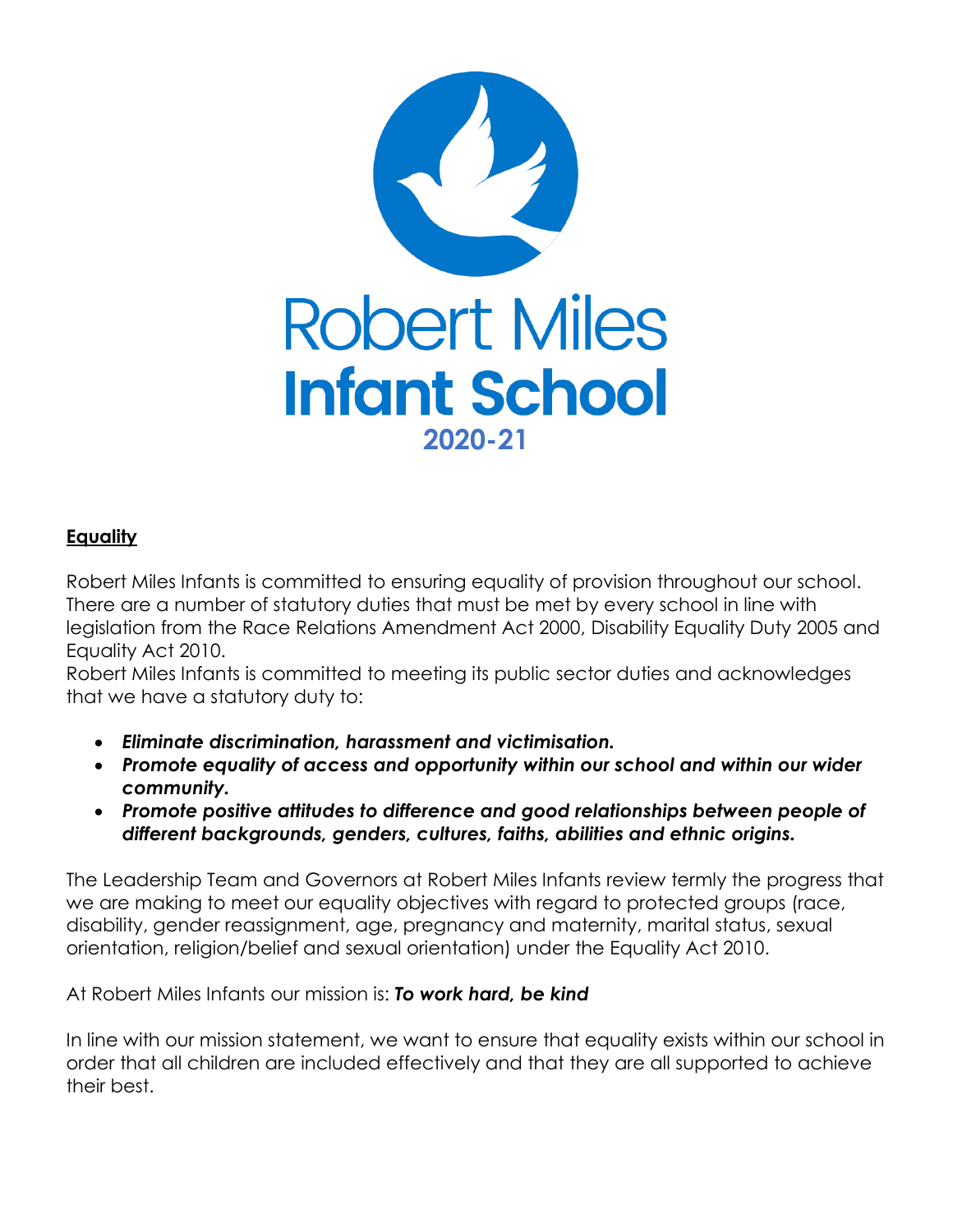## **Equality Objectives**

In order to further support pupils, raise standards and ensure inclusive teaching, we have set the following objectives: -

| Equality<br>Objective | 1. To develop and deepen pupils' understanding of 'British values' and promote cultural<br>development and understanding through a rich range of experiences.<br>2. To directly teach difference is a positive, not a negative, and that individual<br>characteristics make people unique<br>RMI is 87% white british. Within school children do not get experience a great deal of<br>diversity through their peer groups. We need to ensure that our teaching about respect,<br>tolerance and diversity is focused and planned for.                                                                                                                                                                                                                                                                                                                                                                                                                                                                                                                                                                                                                                                                   |  |  |  |
|-----------------------|---------------------------------------------------------------------------------------------------------------------------------------------------------------------------------------------------------------------------------------------------------------------------------------------------------------------------------------------------------------------------------------------------------------------------------------------------------------------------------------------------------------------------------------------------------------------------------------------------------------------------------------------------------------------------------------------------------------------------------------------------------------------------------------------------------------------------------------------------------------------------------------------------------------------------------------------------------------------------------------------------------------------------------------------------------------------------------------------------------------------------------------------------------------------------------------------------------|--|--|--|
|                       |                                                                                                                                                                                                                                                                                                                                                                                                                                                                                                                                                                                                                                                                                                                                                                                                                                                                                                                                                                                                                                                                                                                                                                                                         |  |  |  |
| <b>Mhy?</b>           |                                                                                                                                                                                                                                                                                                                                                                                                                                                                                                                                                                                                                                                                                                                                                                                                                                                                                                                                                                                                                                                                                                                                                                                                         |  |  |  |
| How?                  | RE/PSHE coordinator to review the provision in RE and PSHE to ensure opportunities to<br>l.<br>promote British values are maximized. Coordinator to also review planning to check<br>that opportunities for first hand experiences are used throughout the topics to add<br>depth to cultural understanding.<br>Work in partnership with 'Schools link' to pair up with schools where there is greater<br>$\bullet$<br>diversity of ethnicity and religion.<br>Anti-Bullying Week – emphasis on RESPECT, drawing on a variety of aspects – racism,<br>e-safety, homophobia, religions and belief systems. All classes will produce work to<br>highlight the importance of respect.<br>Review and refresh how British values are taught and promoted in school.<br>$\bullet$<br>Ensure that with books/visual resources etc and corridor displays promote people<br>from other<br>Through the PSHE curriculum (Celebrate difference topic) and RE there will be direct<br>$\bullet$<br>teaching about the positivity of difference.<br>Celebrate cultural events throughout the year to increase pupil awareness and<br>$\bullet$<br>understanding of different communities e.g. Diwali, Eid, Christmas. |  |  |  |
| Outcome?              |                                                                                                                                                                                                                                                                                                                                                                                                                                                                                                                                                                                                                                                                                                                                                                                                                                                                                                                                                                                                                                                                                                                                                                                                         |  |  |  |

| Equality<br>Objective | To narrow the gap in performance between boys and girls in Reading and<br><b>Writing.</b>                                                                                                                                                                                                                                                                                                                                                                               |  |  |  |
|-----------------------|-------------------------------------------------------------------------------------------------------------------------------------------------------------------------------------------------------------------------------------------------------------------------------------------------------------------------------------------------------------------------------------------------------------------------------------------------------------------------|--|--|--|
| <b>Mhy?</b>           | In the Spring 2020 data for our current Yr 2 cohort there was a 16% difference between<br>boys and girls achieving expected in Reading and a 24% difference in Writing. Due to<br>Covid/lockdown we do not have reliable end of year data but it is unlikely that the gap<br>had closed.                                                                                                                                                                                |  |  |  |
| Hows                  | Monitoring of data every 6 weeks for Reading.<br>Boys to receive catch-up sessions using catch up funding if unlikey to reach<br>expected.<br>English coordinator to monitor engagement of boys in RWI sessions. Also to review<br>planning to see if cross curricular opportunities for writing are boy friendly.<br>Purchase of new book stock that might be more appealing to boys e.g. Project X<br>and Hero Academy.<br>Boys writing club to be run at lunchtimes. |  |  |  |
| Outcome?              |                                                                                                                                                                                                                                                                                                                                                                                                                                                                         |  |  |  |